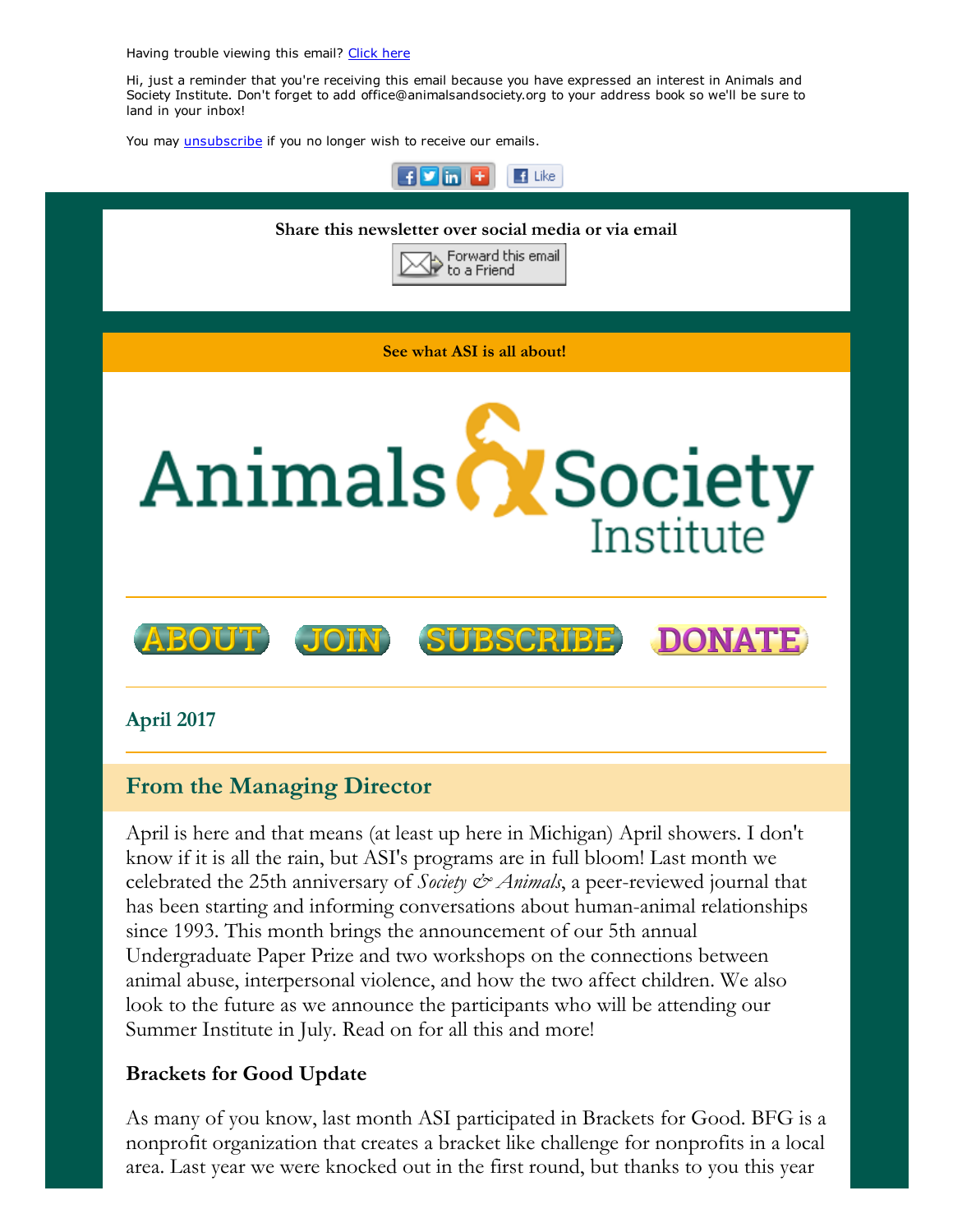we made it all the way to the third round! It was amazing to see so many of you come off the bench to help team ASI, but whether you were on the floor or watching from the stands, when it comes to improving human-animals relationships we're all on the same team. Thanks to everyone for your support!

# Human-Animal Studies Corner

### Celebrating 25 Years of Exploring the Human-Animal Connection

ASI is pleased to announce that *Society & Animals: The Journal of Human-Animal Studies* is celebrating its 25th year in 2017. To [commemorate](https://www.animalsandsociety.org/human-animal-studies/society-and-animals-journal/) this occasion, Kenneth Shapiro, Editor-in-Chief, Robert Mitchell, Managing Editor for Quantitative Social Sciences, Susan McHugh, Managing Editor for Humanities, and Margo DeMello, Associate Editor (covering Qualitative Social Sciences) presented a panel on the history, impact, and future of the journal at the *Living* with Animals [conference,](http://livingwithanimals.eku.edu/) held in March 2017 at Eastern Kentucky University. Following are the PowerPoint presentations from each panelist, to give readers a sense of where we have come from, and where we are headed.

- [Human-Animal](http://www.animalsandsociety.org/wp-content/uploads/2017/02/anniversary-eku-Shapiro.pptx) Studies: The View from *Society & Animals* by Kenneth Shapiro
- *Society & Animals*: 25 Years of Social Science [Research](http://www.animalsandsociety.org/wp-content/uploads/2017/02/EKU-Social-Sciences-MD.pptx) by Margo DeMello
- *Society & Animals*: 25 Years of Quality [Quantitative](http://www.animalsandsociety.org/wp-content/uploads/2017/02/SApresMitchell.pptx) Research by Robert Mitchell
- [Humanities](http://www.animalsandsociety.org/wp-content/uploads/2017/02/McHugh-for-EKU.pptx) Trends in *Society & Animals* by Susan McHugh

### Call for Submissions: Fifth Annual Undergraduate Paper Prize

The Animals & Society Institute (ASI) and Wesleyan Animal Studies (WAS) invite submissions for the fifth annual undergraduate paper prize competition for undergraduate students pursuing research in Human-Animal Studies. ASI and WAS will award a prize to an outstanding, original theoretical or empirical scholarly work that advances the field of human-animal studies. Papers can come from any undergraduate discipline in the humanities, social sciences or natural sciences, and must be between 4,000-7,000 words long, including abstract and references. The winning paper will be published in Society & Animals, an interdisciplinary journal that publishes articles describing and analyzing experiences of and with non-human animals. Topics can include human-animal interactions in various settings (animal cruelty, the therapeutic uses of animals), the applied uses of animals (research, education, medicine and agriculture), the use of animals in culture (e.g. dog-fighting, circus, animal companions, animal research), attitudes toward animals as affected by different socializing agencies and strategies, representations of animals in literature, art, or popular culture, the domestication of animals, the politics of animal welfare, or the constitution of the animal rights movement. The Submission Deadline is August 1, 2017. Find out [more](https://www.animalsandsociety.org/human-animal-studies/undergraduate-paper-prize/) here!

### Participants Announced for the 2017 HAS Summer Institute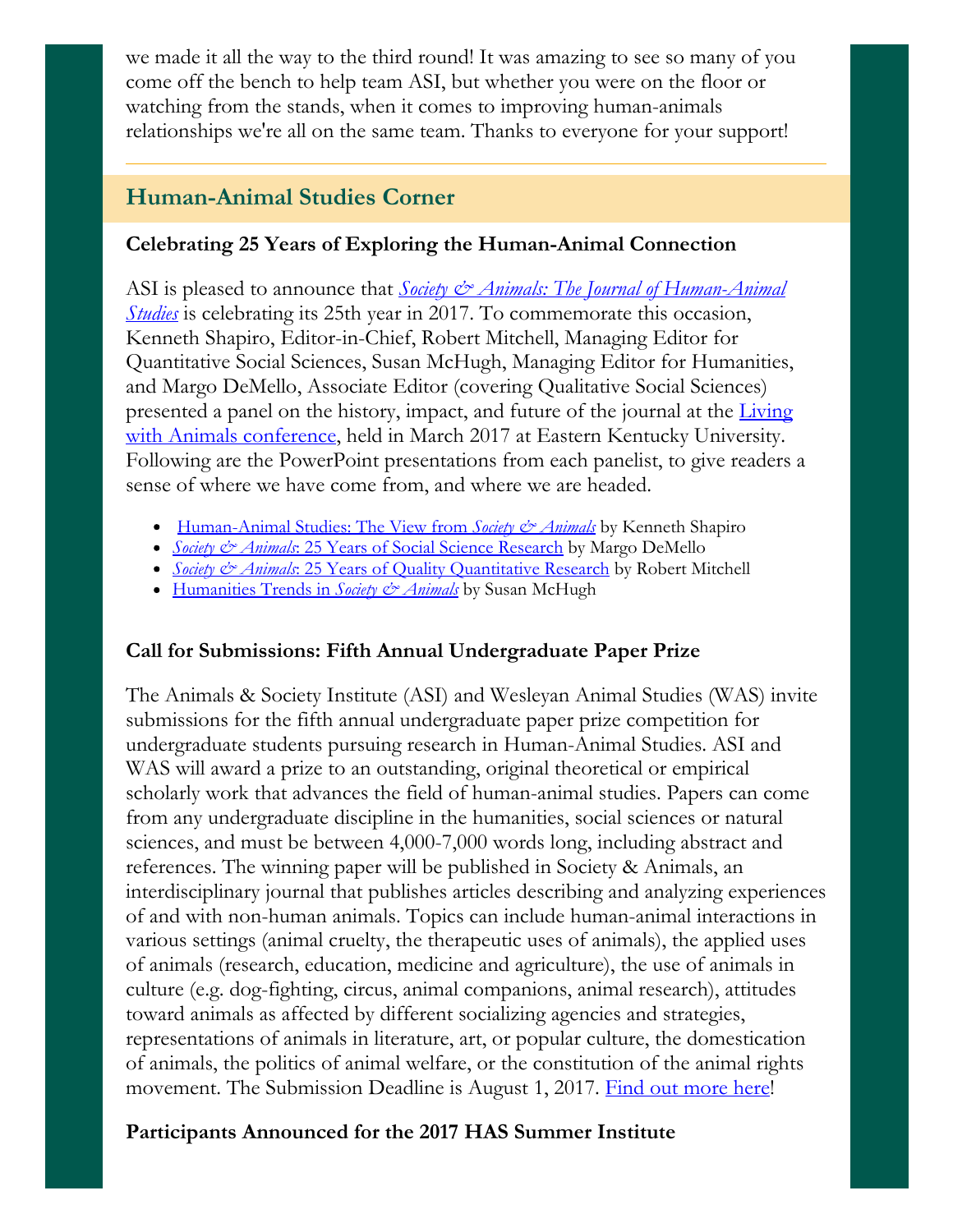

The Animals & Society Institute and the University of Illinois at Urbana-Champaign are excited to announce the participants for the 2017 ASI-UIUC HAS Summer Institute, to be held this July at the University of Illinois at

Urbana-Champaign. Click here to see a list of this year's [participants](https://www.animalsandsociety.org/announcing-2017-asi-uiuc-summer-institute-participants/).

# Human-Animal Programs Corner

## Last Chance to Register for Training in Michigan

There are still a few slots left for Lisa Lunghofer's Animal Abuse and Interpersonal Violence Workshops at the Humane Society of Huron Valley on April 19th. She'll giving a day-long training on animal abuse, teaching professionals what they need to know to recognize the problem and intervene effectively. The morning will be devoted to a general discussion about the relationship between animal abuse and other antisocial and violent behavior. In the afternoon, she'll focus specifically on animal abuse and children. Using case studies and video vignettes, she will explain why all professionals dealing with children should be aware of animal abuse as a risk factor. She will discuss what professionals should look for and the types of questions that might be asked about animal-related experiences. The workshop will conclude with discussion of the range of [intervention](http://www.hshv.org/site/Calendar/1354874611?view=Detail&id=114811) resources available. Click here to sign up!

# Meeting with the Future of Compassion



On March 29 Lisa Lunghofer, Director of Human-Animal Programs, met with Kelly Owczarski, Kerry Pullano, and Erin Pels, high school students from Georgetown Visitation in Washington, DC. They reached out to ASI because they were working on a project relating animal cruelty to domestic abuse. As part of the assignment they were looking into advocating the benefits of therapy in

response to animal abuse and wanted to interview someone with experience on the topic. During the meeting, they talked about treatment for animal abuse offenders and the challenges to getting adult perpetrators into mandated counseling. Lisa shared details about ASI's work educating criminal justice [professionals](https://www.animalsandsociety.org/helping-animals-and-people/anicare-trainings/) about the importance of taking animal abuse seriously and training mental health providers in the **AniCare approach**. They also discussed the critical role of prevention and what students can do to advocate in their own schools for more attention to curricula on human-animal relationships.